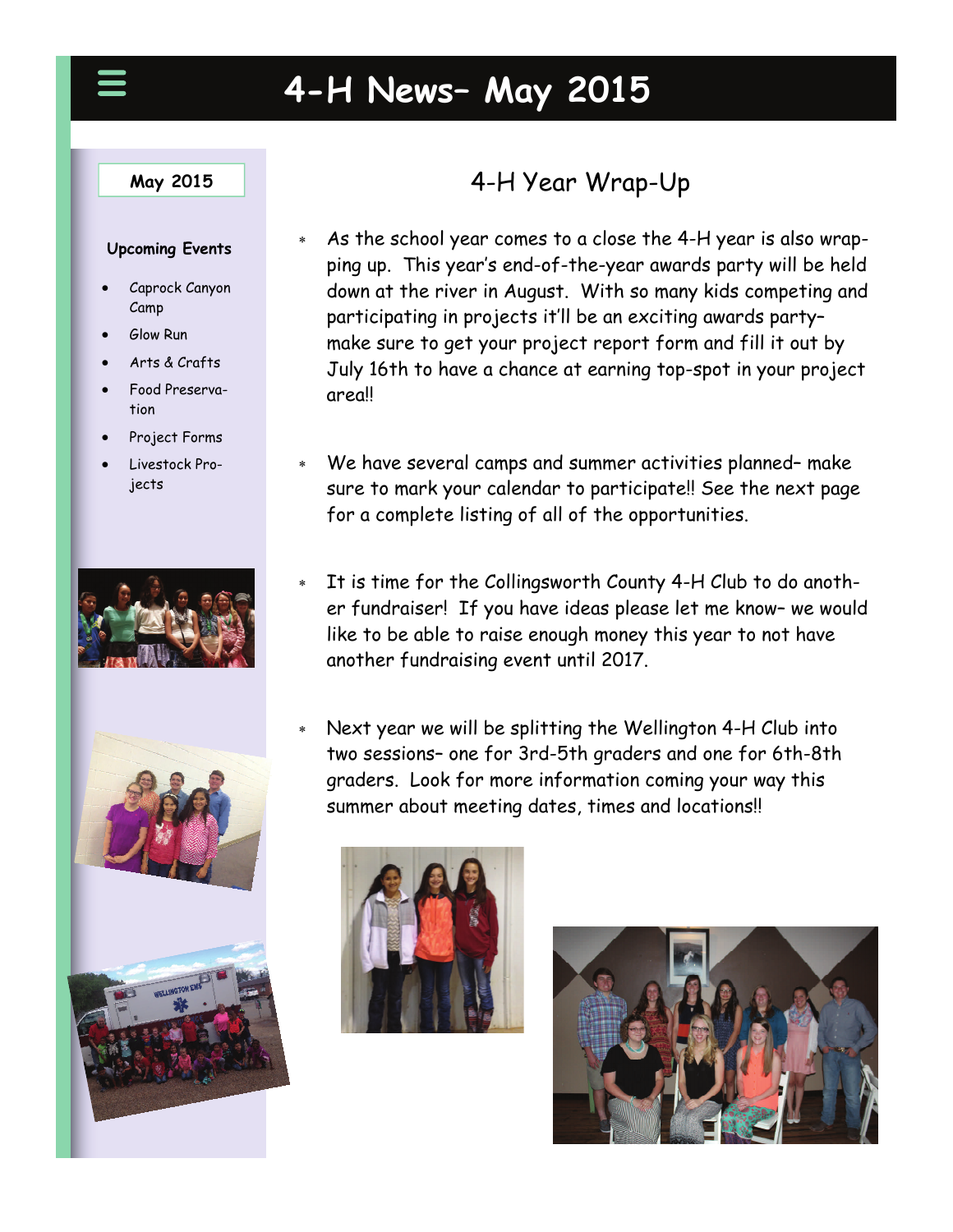# **Don't forget these summer tips to keep you healthy and happy this summer!!**

#### Sunscreen

- Sunscreen is your friend– make sure to use a sunscreen that is at least a SPF15 (preferably higher), and has UVA and UVB protection
- Put sunscreen on frequently throughout the day– it wears off eventually and so will the protection that is offers
- Don't forget to apply to the top of ears, behind ears, back of neck, and the top of feet– these areas are often overlooked but are very quick to burn and become sensitive
- Follow expiration guidelines: if there is no expiration date the rule of thumb is a shelf life of no longer than 3 years

### Clothing

- Wear long-sleeved shirts and long pants to protect against sun
- Wear a wide-brimmed hat to shade the face and neck from UV rays
- Sunglasses can help to protect your eyes from UV rays– look for some that block 100% of UVA and UVB rays

Don't get overheated!! Make sure to seek out shade during the hottest part of the day, drink plenty of water and rest often when out in the sun.

Skin cancer is serious– don't risk it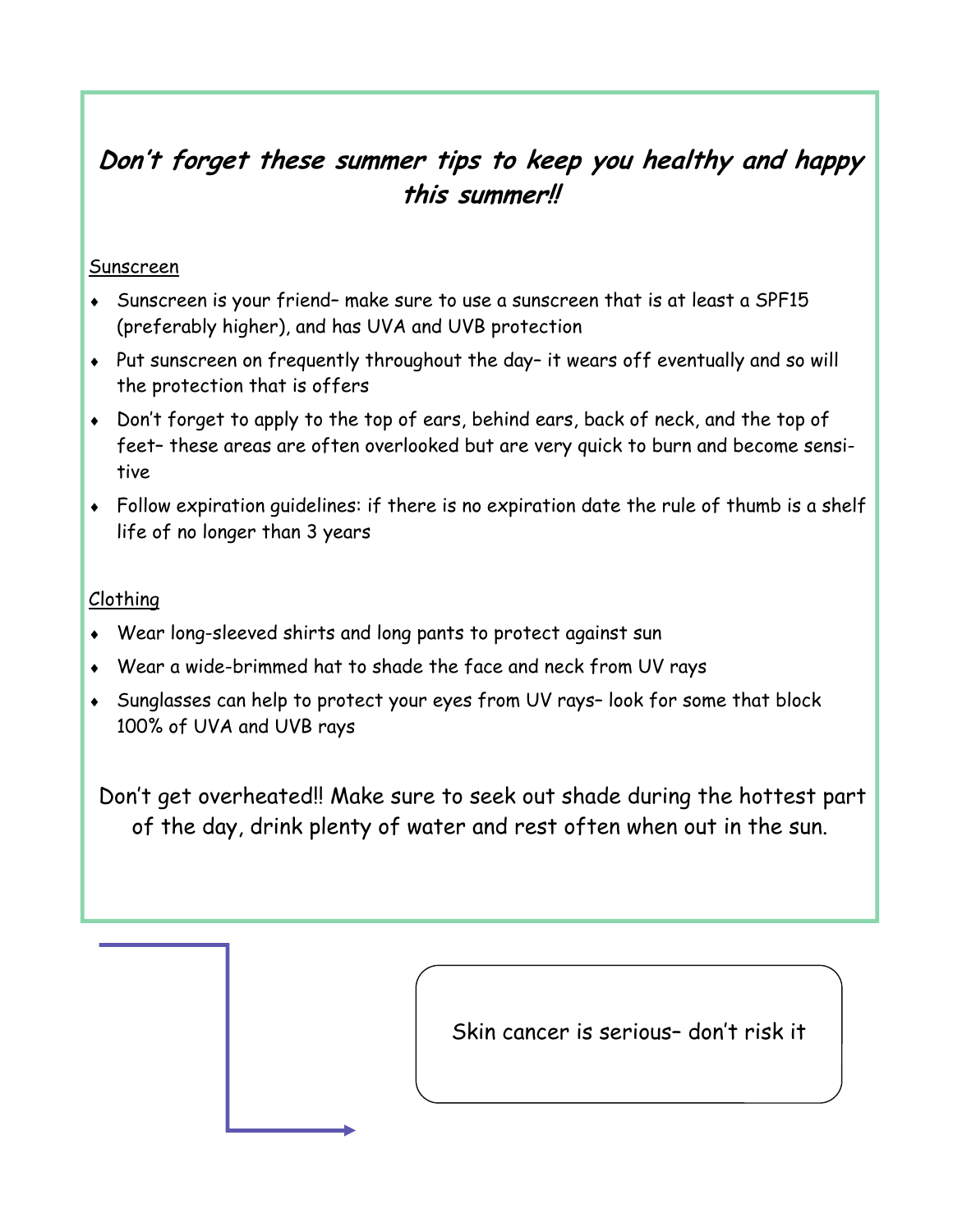

# 4-H Summer Calendar



#### **June**

Fish N Fun- June 1st & 2nd Limit to first 100 put to register Pegistration is \$35.00 on Heonnect, deputy May 22nd. Form's aged to be turned into County Extension Office.

Caprock Canyon- June 4th. Registration is \$15, in the County Extension Office & forms must be filled out.

Glow-Run- June 6th in Wheeler. (family event)

Record Book Workshop- June 16th 9:30-11:30 am. In the 4-H workroom.

Arts & Crafts- June 17th & 18th limit to the first 14. Cost to be determined. Deadline to sign up is June 5th.

Photography- Dates & time to be announced.



To sign up please contact the County Extension Office by phone, or email collings@ag.tamu.edu.

## **Summer Projects**

## July

Food Preservation- July 9th from 9am-12noon, fee \$5. Sign up deadline is July 3rd. Workshop will be held at the Fairgrounds kitchen.

#### Keys to the Courthouse-



July 15th 10am at the Courthouse.

Project Forms- Due July 16th into the County Extension Office.



## **August**

#### Crocheting Workshop-

August 10th & 11th 9:30am-12noon. Will schedule second set of workshops if a lot sign up. Sign up by July 31st.

Cake Decorating-Dates & times to be announced.

Award Picnic- Date & time to be announced. Will be held at the River.





#### **Cullingsworth County 4-11** 800 West Ave, Bax 12 Wellington, TX 79095. Phone: 806-447-2313 Fax: 806-447-5418 Facebook: Texas A&M AgriLife Extension, **Collagsworth County** Website: http://collingsworth.agrifife.org/